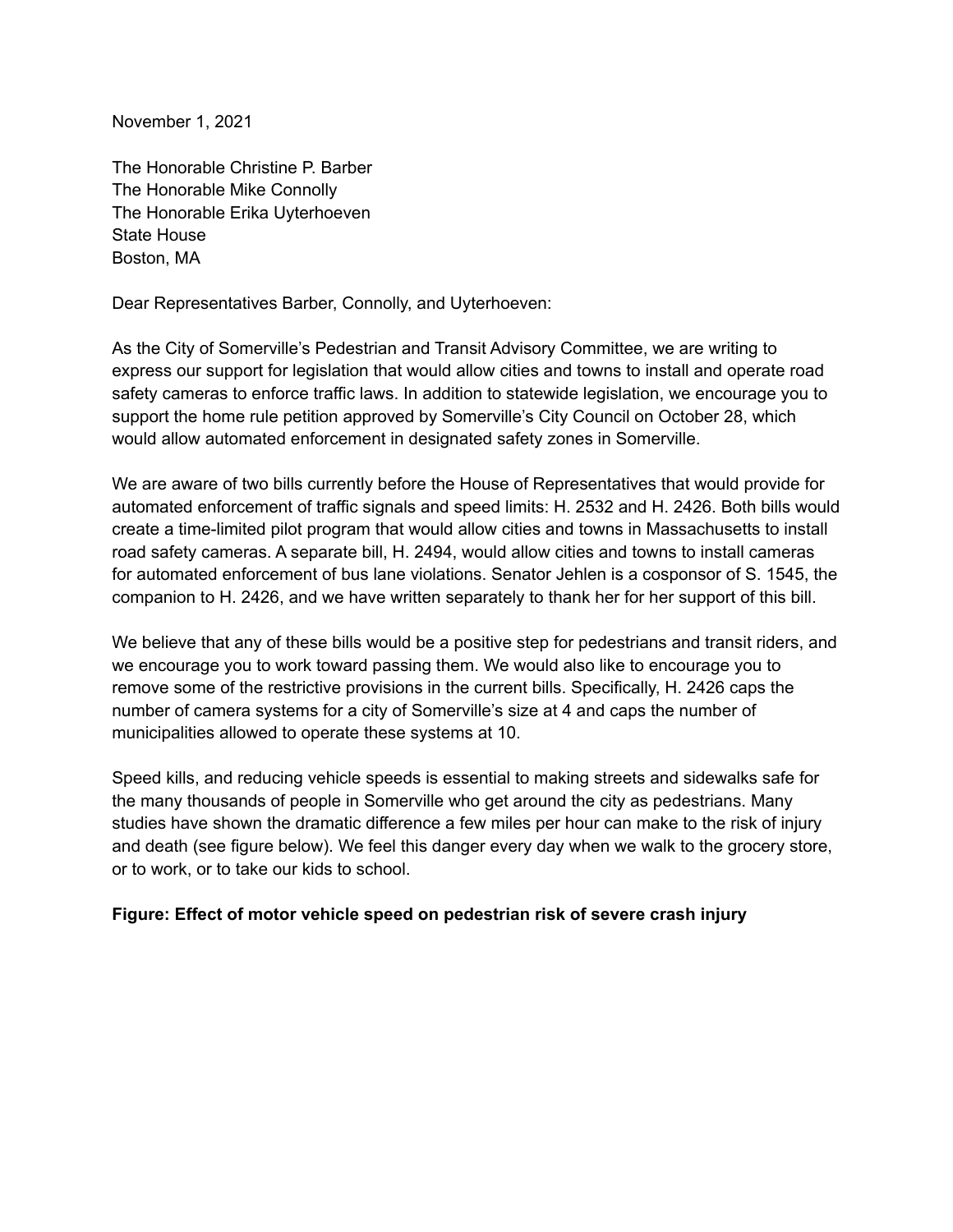

Source: National Transportation Safety Board, Pedestrian Safety, Special Investigation Report NTSB/SIR-18/03, September 25, 2018, page 8.

Automated enforcement is one tool that works to reduce vehicle speeds and prevent injuries from car crashes. It has proven effective in cities across the world, including Chicago ([link](https://chi.streetsblog.org/2017/03/20/study-red-light-cams-improve-safety-have-spillover-effect-on-other-intersections/) to Streetsblog Chicago article reporting on a [Northwestern](https://chi.streetsblog.org/2017/03/20/study-red-light-cams-improve-safety-have-spillover-effect-on-other-intersections/) University study) and New York ([link](http://www.nyc.gov/html/dot/downloads/pdf/speed-camera-report-june2018.pdf) to NYC DOT, Automated Speed [Enforcement](http://www.nyc.gov/html/dot/downloads/pdf/speed-camera-report-june2018.pdf) Program Report 2014-2017). The Boston Region Metropolitan Planning Organization (MPO) reviewed U.S. and foreign case studies in its January 2021 Review of Vision Zero Strategies ([link](https://www.ctps.org/data/html/studies/bikeped/review-of-vision-zero-strategies/Review-of-Vision-Zero-Strategies.html)). According to the MPO,

> All of our international case studies mention automated enforcement as a key strategy. Portland, Oregon, and Washington, DC, saw 53 percent and 70 percent decreases in fatalities, respectively, after implementing [automated speed enforcement]. The rate of vehicles speeding 10 mph over the speed limit in Washington, DC, fell from 1 in 3 to 1 in 40 (Phillips and Monzón 2015); the presence of speed cameras in Montgomery County, Maryland, resulted in a 59 percent reduction in the likelihood for drivers to speed 10 mph over the speed limit when compared with similar roadways in two nearby Virginia counties without cameras (Hu and McCartt 2015).

Once legally authorized, automated speed enforcement can be implemented quickly, and this is an advantage it has over other Vision Zero strategies. We believe that street design is the best way to end traffic violence; streets where dangerous driving is physically difficult or impossible can make life outside of a car safe and pleasant. However, building better streets takes time, and even recently reconstructed streets in Somerville are often too forgiving of dangerous speeds. Beacon Street, where reconstruction began in 2016 and ended in 2019, is an example of both the time it takes to design and build streets and the often imperfect results. By contrast,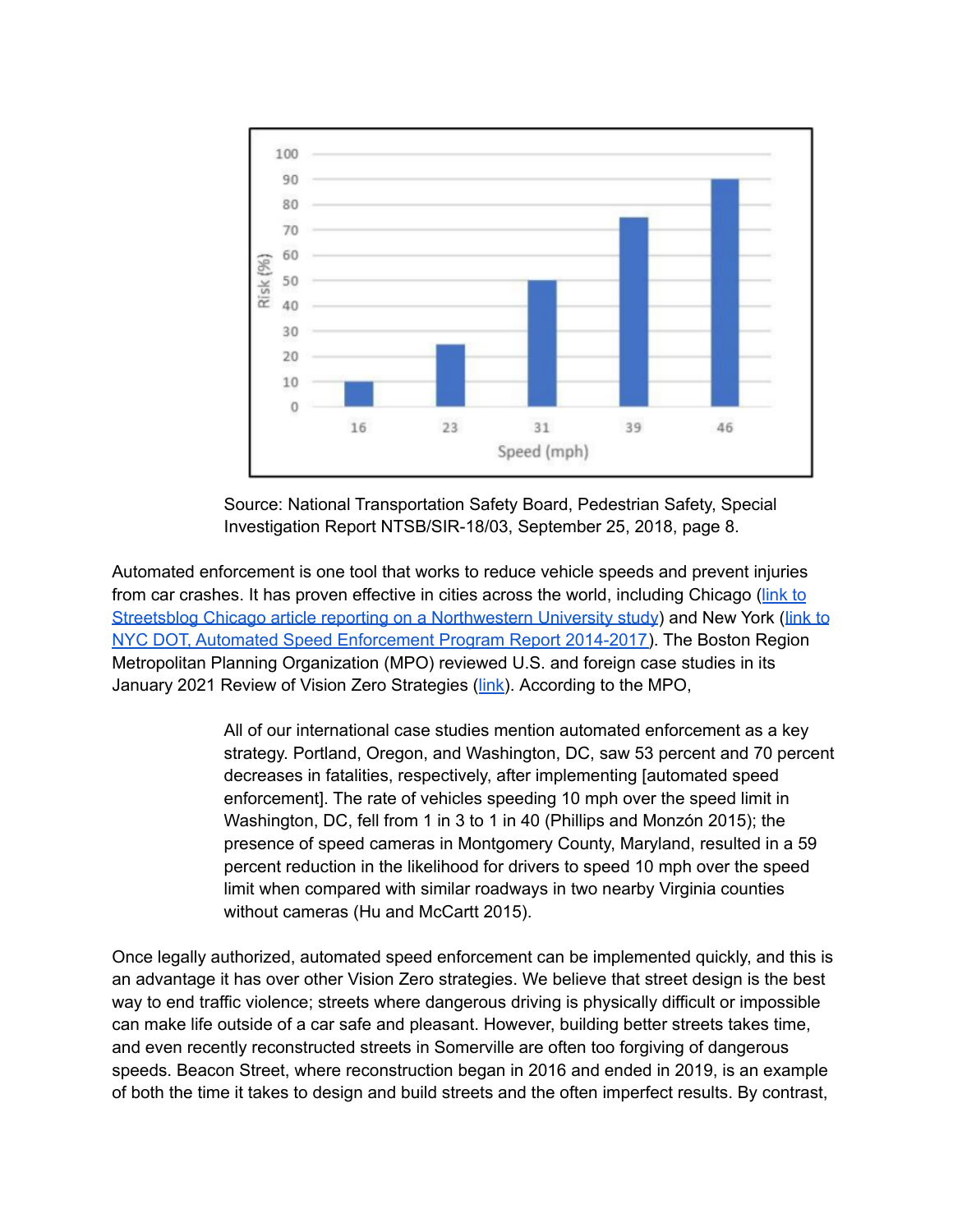road safety cameras can be installed in a matter of months and could begin improving safety citywide on a much shorter timescale than a redesign of all our streets.

The bills to create a pilot automated enforcement program in Massachusetts would be a good step forward. Both H. 2532 and H. 2426 include ample safeguards to address concerns about automated enforcement, such as the concern that municipalities could prioritize revenue over safety.

However, H. 2426 (also introduced in the Senate as S. 1545) has two key limitations that greatly reduce its potential positive effect on pedestrian safety. First, it would cap the number of municipalities that can participate. Only 10 of Massachusetts's 351 municipalities would be allowed to operate road safety cameras at one time (Section 10A). Second, it would severely limit the number of road safety camera systems. Cities and towns would be restricted to one automated road safety camera system per 20,000 residents (Section 2(b)).

For Somerville, this would mean cameras at only 4 locations in the entire city. This limited number means that the program would have a small effect at best. Additionally, since Somerville would not be able to install road safety cameras throughout the city, the limitation could lead to concerns about fairness based on where the cameras are placed. Ensuring fairness by removing police discretion from traffic enforcement is another key advantage of automated enforcement, and it would be unfortunate to undermine this advantage by not allowing cities to distribute cameras widely.

We also support H. 2494 (automated enforcement of bus lanes). As bus riders, we have been happy to see bus lanes installed in Somerville in recent years, including on Broadway and on Washington Street. Dedicated lanes for buses make service more reliable, encourage more people to choose efficient and environmentally friendly modes of transportation, and promote equitable use of our public space, preventing buses carrying dozens of people from being stuck behind single-occupancy vehicles. However, a single vehicle parked or stopped in the bus lane can make the bus lane useless. Camera enforcement will not solve this problem by itself, but it would help. Additionally, this bill would allow Somerville, with permission from MassDOT or DCR, to enforce bus lane violations on state roads. Drivers routinely ignore the pilot bus lanes on Mystic Avenue, and the state has left these lanes unenforced.

We encourage you to work toward passing H. 2532, H. 2426, and H. 2494, and to support enactment of Somerville's home rule petition. This legislation, especially if amended to remove the limitations on the number of cities and number of cameras, would allow cities across Massachusetts to use an effective tool to promote pedestrian safety and improve bus service. Automated enforcement is a proven strategy to prevent injury and death, and we should be allowed to use it, not just test it out as a pilot program, here in Somerville.

Sincerely,

The Somerville Pedestrian and Transit Advisory Committee